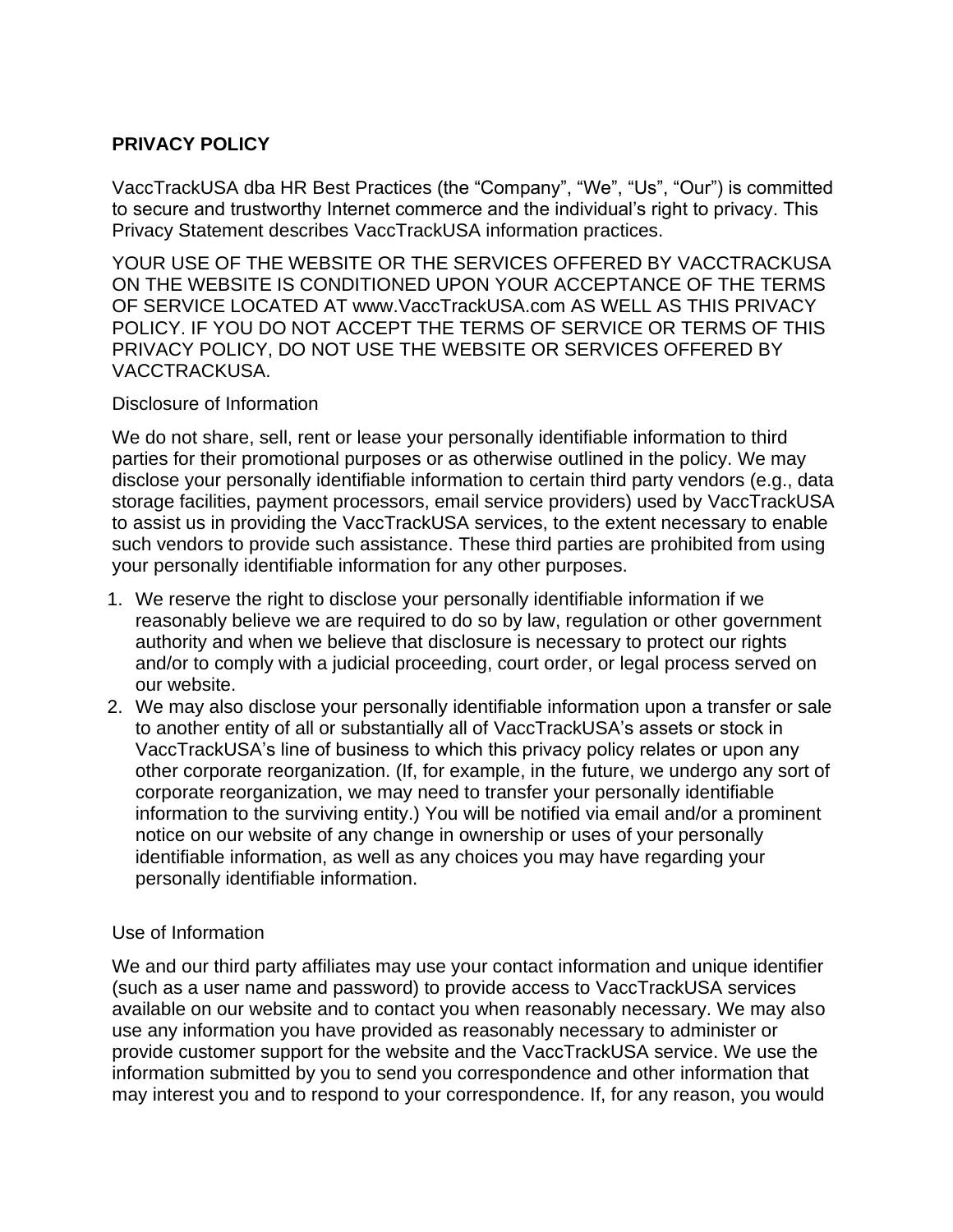like to be removed from our email list, you can send us an email to Info@VaccTrackUSA.com.

Based upon the personally identifiable information you provide us, we and / or our third party affiliates may send you a welcoming email to verify your username and password. We will also communicate with you in response to your inquiries, to provide the services you request, to manage your account, and to help us improve our customer support and service to you overall. We will communicate with you by email or telephone, in accordance with your wishes. We will send you strictly service-related announcements on rare occasions when it is necessary to do so. For instance, if our service is temporarily suspended for maintenance, we might send you an email. Generally, you may not opt-out of these communications, which are not promotional in nature. If you do not wish to receive them, you have the option to deactivate your account. Out of respect for your privacy, we provide you a way to unsubscribe by contacting us at info@VaccTrackUSA.com

Finally, if you use the VaccTrackUSA service, we will store the data you upload onto our servers. All your data is encrypted and / or password protected at rest. VaccTrackUSA may access your account, to respond to service or technical problems or as stated in this Agreement. You, not VaccTrackUSA, shall have sole responsibility for the accuracy, quality, integrity, legality, reliability, appropriateness and copyright of all data transferred to VaccTrackUSA. Furthermore, VaccTrackUSA shall not be responsible or liable for the deletion, correction, destruction, damage, loss or failure to store any data.

#### Log Files

As is true of most web sites, we gather certain information automatically and store it in log files. This information may include internet protocol (IP) addresses, browser type, internet service provider (ISP), referring/exit pages, operating system, date/time stamp, and/or clickstream data. We may combine this automatically collected log information with other information we collect about you. We do this to improve services we offer you.

### **Security**

The security of your personal information and our Customers' information is important to us. We follow generally accepted industry standards to protect the personal information submitted to us, both during transmission and once we receive it. No method of transmission over the Internet, or method of electronic storage, is 100% secure, however. Therefore, we cannot guarantee its absolute security. If you have any questions about security on our Web site, please contact us.

Personal and Business Information is used for payment processing, customer relationship management (CRM), data storage, payment gateways, billing services, subscription management, and other business services. VaccTrackUSA uses the following companies for the aforementioned business services.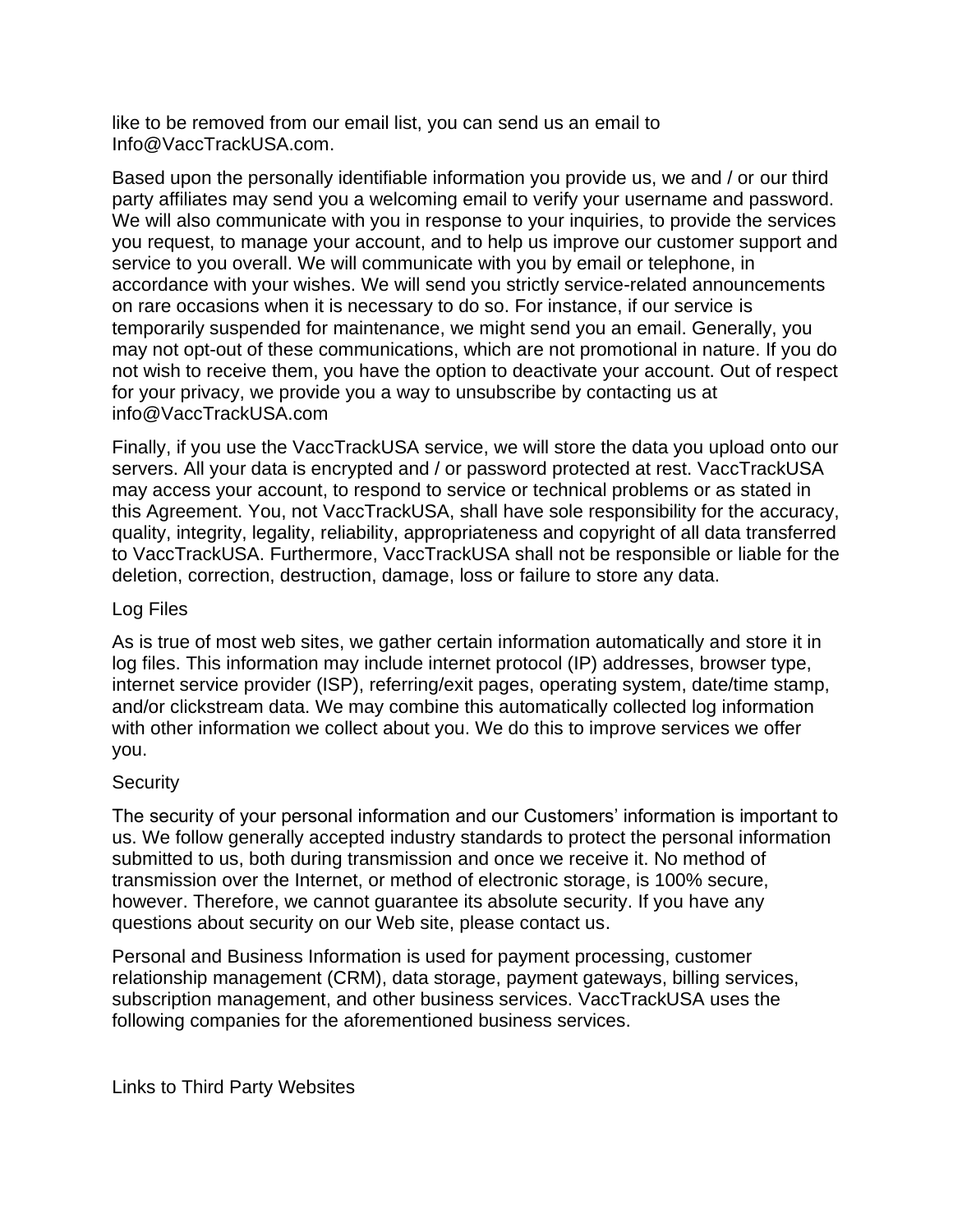### Our Policy Toward Children

VaccTrackUSA is committed to protecting the privacy needs of children, and we encourage parents and guardians to take an active role in their children's online activities and interests. The Site is not directed to children under 18. If a parent or guardian becomes aware that his or her child has provided us with personal or contact information without their consent, he or she should contact us. If we become aware that a child under 13 has provided us with personal information, we will delete such information from our files immediately to the extent it does not interfere with IRS reporting requirements.

### Policy Changes

Due to the Internet's rapidly evolving nature, VaccTrackUSA may need to update this Privacy Policy from time to time. If so, VaccTrackUSA will post its updated policy on this system. We reserve the right to modify this privacy policy at any time, so please review it frequently. If we make material changes to this policy, we will notify you here, by email, or by means of a notice on our home page prior to change becoming effective.

### Contact:

If you have any questions about this Statement, please email us at info@VaccTrackUSA.com, or you may contact us at the following:

VaccTrackUSA

795 Franklin Avenue

Suite IGCPA

Franklin Lakes, NJ 07417

## **Statement regarding HIPAA, Business Associate Agreement, and Privacy Practices**

If you are a Covered Entity that is subject to HIPAA, VaccTrackUSA will enter into a Business Associate Agreement (see below) with you upon your signing up of our service(s). Covered Entities are required to enter into a Business Associate Agreement with Business Associates that include the following assurances.

VaccTrackUSA works to ensure that its customers are HIPAA compliant while using our service. VaccTrackUSA works to ensure that Protected Health Information (PHI) and Electronic Protected Health Information (ePHI) is kept private, confidential, and secure. As your Business Associate, VaccTrackUSA will use information and data supplied by you to our services only for the purposes for which it was contracted by the Covered Entity. VaccTrackUSA will safeguard the information and data from misuse, and will assist the Covered Entity HIPAA compliance efforts as necessary. VaccTrackUSA will use appropriate safeguards to prevent use or disclosure of the PHI or ePHI other than as provided for by the Business Associate Agreement. VaccTrackUSA will not use or disclose PHI or ePHI other than as allowed or required by the Business Associate Agreement or as required by law. VaccTrackUSA will report to you any use or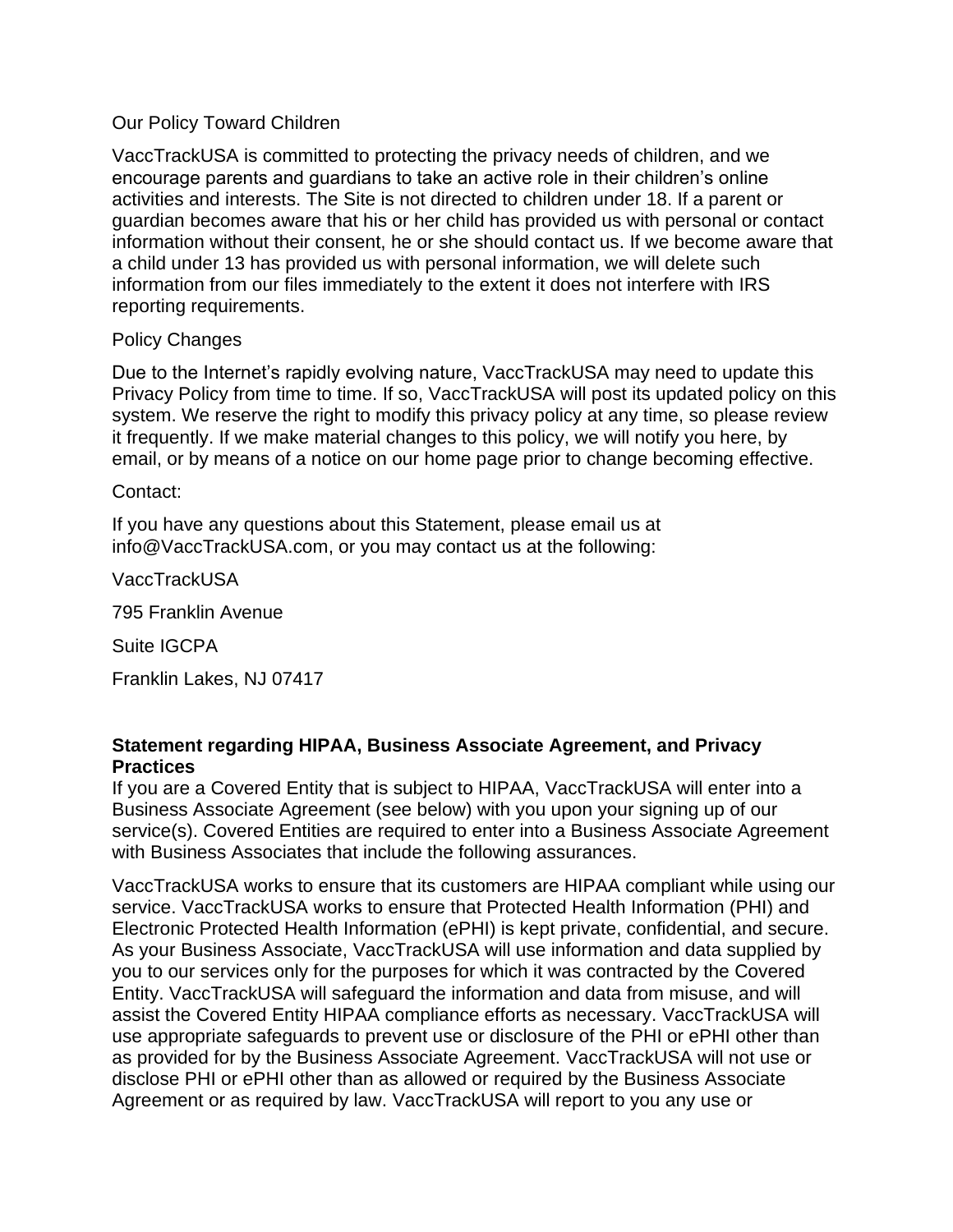disclosure of the PHI not provided for by the Business Associate Agreement of which it becomes aware. VaccTrackUSA will mitigate, to the extent possible, any detrimental effect that is known regarding use or disclosure of PHI or ePHI by VaccTrackUSA in violation of the Business Associate Agreement. VaccTrackUSA will ensure that any agent, including subcontractors, to whom it provides PHI or ePHI received from you, agrees to abide by the same conditions and requirements that apply in the Business Associate Agreement with you. VaccTrackUSA's security practices include generally accepted security protocols, including: usernames, passwords, SSL, and encryption for data storage, access, control, and transfer. VaccTrackUSA will make our practices, policies and procedures, relating to the use and disclosure of PHI or ePHI received from you available to the Secretary of Health and Human Services for purposes of determining compliance with HIPAA.

# **BUSINESS ASSOCIATE AGREEMENT for HIPAA and HITECH COMPLIANCE**

If you are a Covered Entity that is subject to HIPAA, VaccTrackUSA will enter into this Business Associate Agreement with you upon your signing up of our service(s).

## **RECITALS**

- 1. Covered Entity is a covered entity under the Health Insurance Portability and Accountability Act of 1996, as amended ("HIPAA"), including the HIPAA Rules (as defined below), and the Health Information Technology for Economic and Clinical Health Act, Title XIII of the American Recovery and Reinvestment Act of 2009 (the "HITECH Act").
- 2. Covered Entity and VaccTrackUSA.com have entered into the VaccTrackUSA.com Services Agreement pursuant to which VaccTrackUSA.com will provide certain services to Covered Entity (the "Services Agreement" or "Master Services Agreement") and, pursuant to the Services Agreement, VaccTrackUSA.com may receive, maintain and have access to Electronic Protected Health Information (as defined below) in fulfilling its responsibilities under that Agreement.
- 3. As a service provider to Covered Entity as described above, VaccTrackUSA.com may be considered a "Business Associate" of Covered Entity as defined in the HIPAA Rules. The HIPAA Rules include the Standards for Privacy of Individually Identifiable Health Information (the "Privacy Rule" at 45 CFR Part 160 and Part 164, Subparts A and E), the Standards for Security of Electronic Protected Health Information (the "Security Rule" at 45 CFR Parts 160 and 164, Subpart C), Breach Notification for Unsecured Protected Health Information (the "Breach Notification Rule" at 45 CFR Parts 160 and 164), and the Enforcement Rules at 45 CFR Part 160, Subparts C-E, as each of the foregoing may be amended or supplemented.
- 4. VaccTrackUSA.com and Covered Entity are both committed to complying with the HIPAA Rules, and acknowledge that each has certain obligations to maintain the privacy and security of PHI.

THEREFORE, the parties, in consideration of the mutual agreements herein contained and for other good and valuable consideration, the receipt and sufficiency of which are hereby acknowledged, agree to the following terms and conditions covering how each party's obligations to maintain the privacy and security of PHI will be satisfied.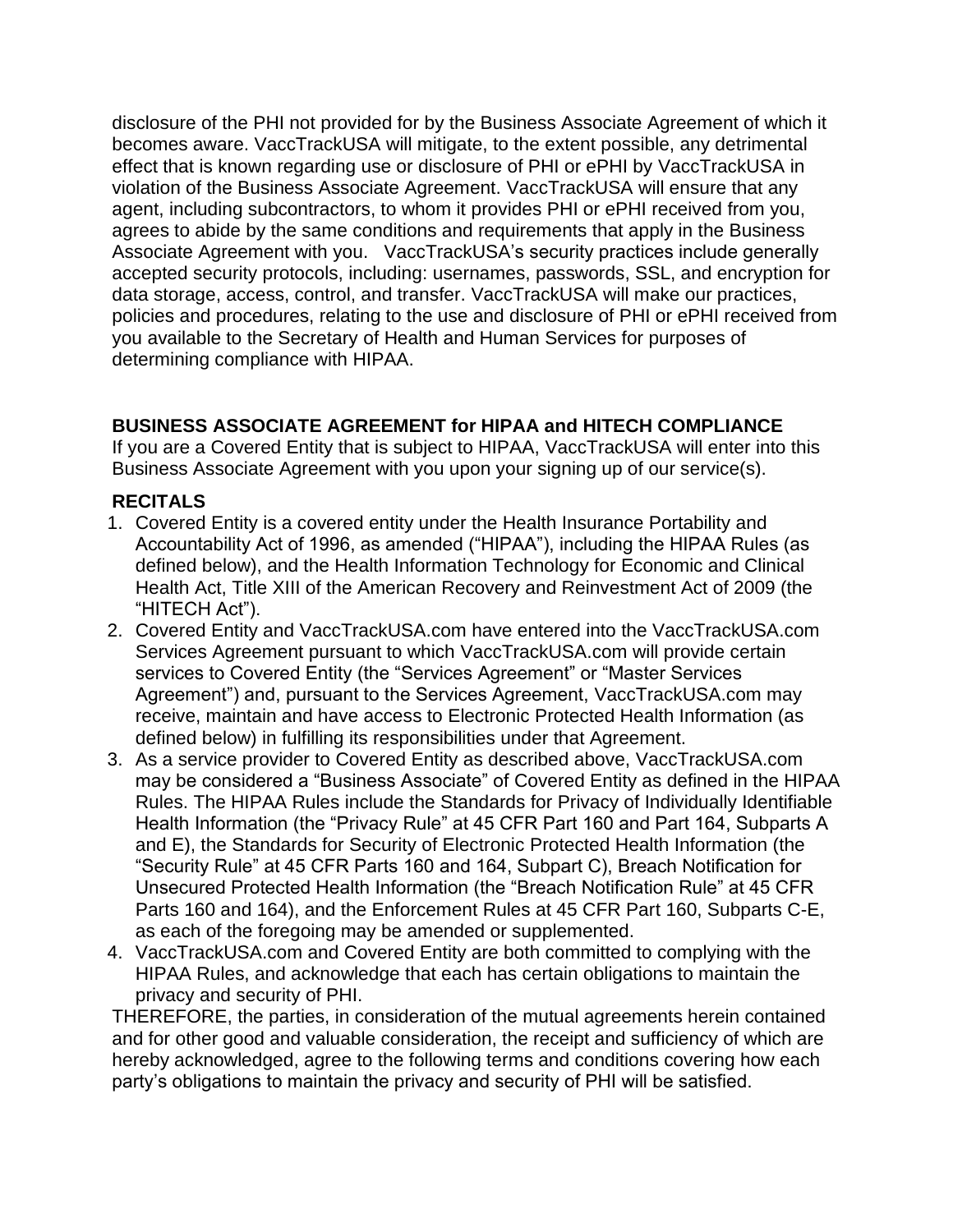### 1. DEFINITIONS.

Capitalized terms used, but not otherwise defined, in this BAA have the meanings ascribed to them in HIPAA, including in the HIPAA Rules, and the HITECH Act, as in effect or as amended from time to time.

"Protected Health Information" or "PHI" has the same meaning as the term "protected health information" as defined in 45 CFR 164.103, and any amendments thereto, limited to the information Business Associate has access to, receives from, and maintains for or on behalf of Covered Entity. PHI includes Electronic Protected Health Information.

"Electronic Protected Health Information" or "EPHI" means the subset of PHI that is transmitted by electronic media or maintained in electronic media.

Business Associate acknowledges and agrees that all Protected Health Information is subject to this BAA.

- 2. CONFIDENTIALITY REQUIREMENTS.
- 3. Business Associate agrees:
- 4. to use or disclose any Protected Health Information solely: (A) for meeting its obligations as set forth in the Services Agreement, or (B) as Required By Law.
- 5. upon termination of this BAA, the Services Agreement, or upon request of Covered Entity, whichever occurs first, if feasible, to return or destroy all Protected Health Information received from Covered Entity that Business Associate still maintains in any form and retain no copies of such information, or if such return or destruction is not feasible, to extend the protections of this BAA to the information and limit further uses and disclosures to those purposes that make the return or destruction of the information not feasible; and

iii. to ensure that its agents (including subcontractors) to whom it provides Protected Health Information agree to the same restrictions and conditions that apply to Business Associate with respect to such Information. In addition, Business Associate agrees to take reasonable steps to ensure that its employees' actions or omissions do not cause Business

Associate to breach the terms of this BAA.

- 1. Notwithstanding the prohibitions set forth in this BAA, Business Associate may use and disclose Protected Health Information if necessary, for the proper management and administration of Business Associate or to carry out the legal responsibilities of Business Associate, provided that as to any such disclosure, the following requirements are met:
- 2. the disclosure is Required By Law; or
- 3. Business Associate obtains reasonable assurances from the person to whom the Information is disclosed that it will be held confidentially and used or further disclosed only as Required by Law or for the purpose for which it was disclosed to the person, and the person notifies Business Associate of any instances of which it is aware in which the confidentiality of the Information has been breached.
- 4. Business Associate will implement appropriate safeguards to prevent use or disclosure of Protected Health Information other than as permitted in this BAA. The Secretary of Health and Human Services will have the right to audit Business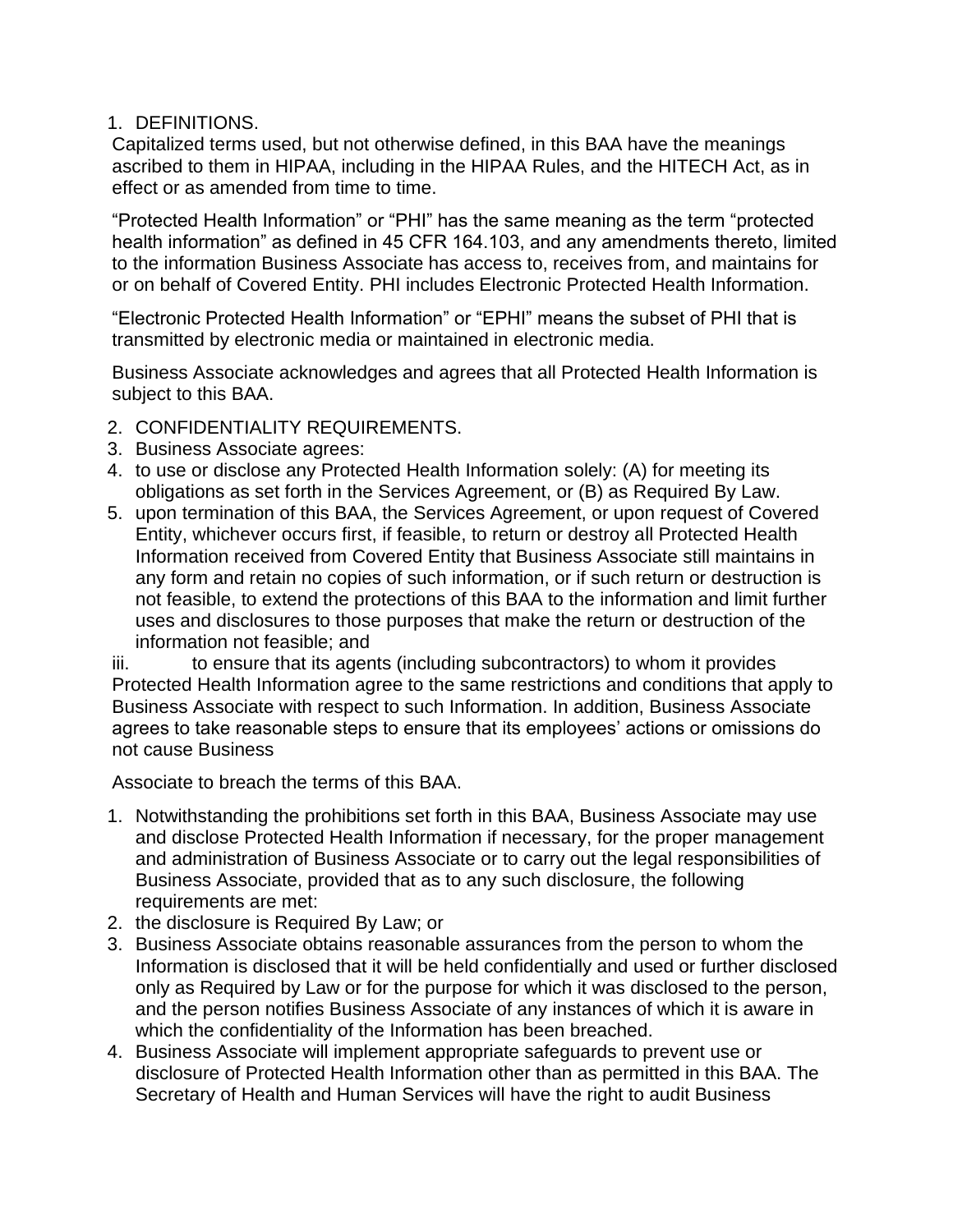Associate's records and practices related to use and disclosure of Protected Health Information to ensure Covered Entity's compliance with the terms of the HIPAA Rules. Business Associate will report to Covered Entity any use or disclosure of Protected Health Information which is not in compliance with the terms of this BAA of which it becomes aware.

# 3. OBLIGATIONS AND ACTIVITIES OF BUSINESS ASSOCIATE.

- 1. Business Associate agrees to not use or disclose Protected Health Information other than as permitted or required by the Services Agreement or as Required By Law.
- 2. Business Associate will implement administrative, physical and technical safeguards that reasonably and appropriately protect the confidentiality, integrity and availability of EPHI that Business Associate creates, receives, maintains or transmits on behalf of the Covered Entity. Said safeguards shall include, without limitation:
- 3. encryption of EPHI stored or transmitted by Business Associate;
- 4. implementation of secure access controls, including physical locks, firewalls, and secure passwords;

iii. adoption and implementation of contingency planning policies and procedures, including data backup and disaster recovery plans; and

- periodic security training for its employees.
- Business Associate agrees to mitigate, to the extent practicable, any harmful effect that is known to Business Associate of a use or disclosure of Protected Health Information by Business Associate in violation of the requirements of this BAA.
- Business Associate agrees to report to Covered Entity any use or disclosure of the Protected Health Information not provided for by this BAA of which it becomes aware.
- Business Associate agrees to ensure that any agent, including a subcontractor, to whom it provides Protected Health Information received from Covered Entity, agrees to the same restrictions and conditions that apply through this BAA to Business Associate with respect to such information.
- Business Associate agrees to make internal practices, books, and records, including policies and procedures, relating to the use and disclosure of Protected Health Information received from Covered Entity available to the Secretary for purposes of the Secretary determining Covered Entity's compliance with the Privacy Rule.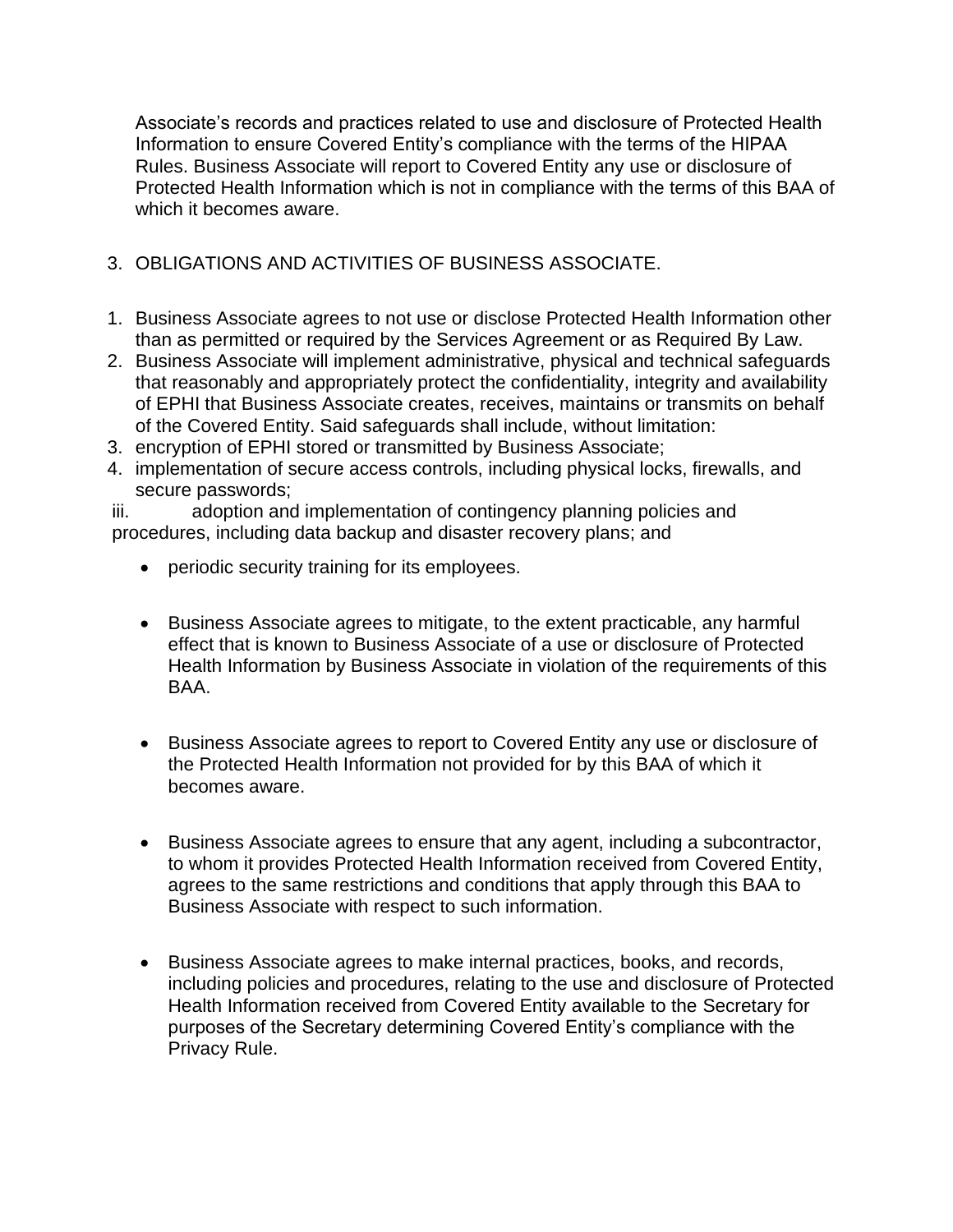- Business Associate will promptly report to Covered Entity any unauthorized acquisition, access, use, or disclosure of Protected Health Information in violation of the HIPAA Rules or other applicable law, or in violation of the terms of this BAA. Such report will be made as soon as reasonably possible but in no event later than ten business days after discovery by Business Associate of such breach. Each report of a breach will include, to the extent possible, the following information: (i) a description of the facts pertaining to the breach, including without limitation, the date of the breach and the date of discovery of the breach, (ii) a description of the Protected Health Information involved in the breach, (iii) the names of the individuals who committed or were involved in the breach, (iv) the names of the unauthorized individuals or entities to whom Protected Health Information has been disclosed, (v) a description of the action taken or proposed by the Business Associate to mitigate the financial, reputational or other harm to the individual who is the subject of the breach, and (vi) provide such other information as Covered Entity may reasonably request including, without limitation, the information, data and documentation required by Covered Entity to timely comply with the HITECH Act and the regulations promulgated thereunder, including the Breach Notification Rule.
- Business Associate agrees to comply with the administrative requirements imposed on it, in its capacity as a business associate, by HIPAA, HIPAA Regulations, HITECH, and the Breach Notification Regulations thereunder.
- OBLIGATIONS OF CUSTOMER AS COVERED ENTITY.
- Covered Entity will not request that Business Associate use or disclose PHI in any manner that would not be permissible under the HIPAA Rules if done by Covered Entity.
- Covered Entity will notify Business Associate in writing of any limitation in its notice of privacy practices adopted in accordance with the Privacy Rules, to the extent that such limitation may affect Business Associate's use or disclosure of Protected Health Information.
- Covered Entity will provide Business Associate with written notice of any revocations, amendments or restrictions in Covered Entity's use or disclosure of Protected Health Information if such changes affect Business Associate's permitted or required uses and disclosure of Protected Health Information under this BAA or the Services Agreement.
- AVAILABILITY OF PROTECTED HEALTH INFORMATION.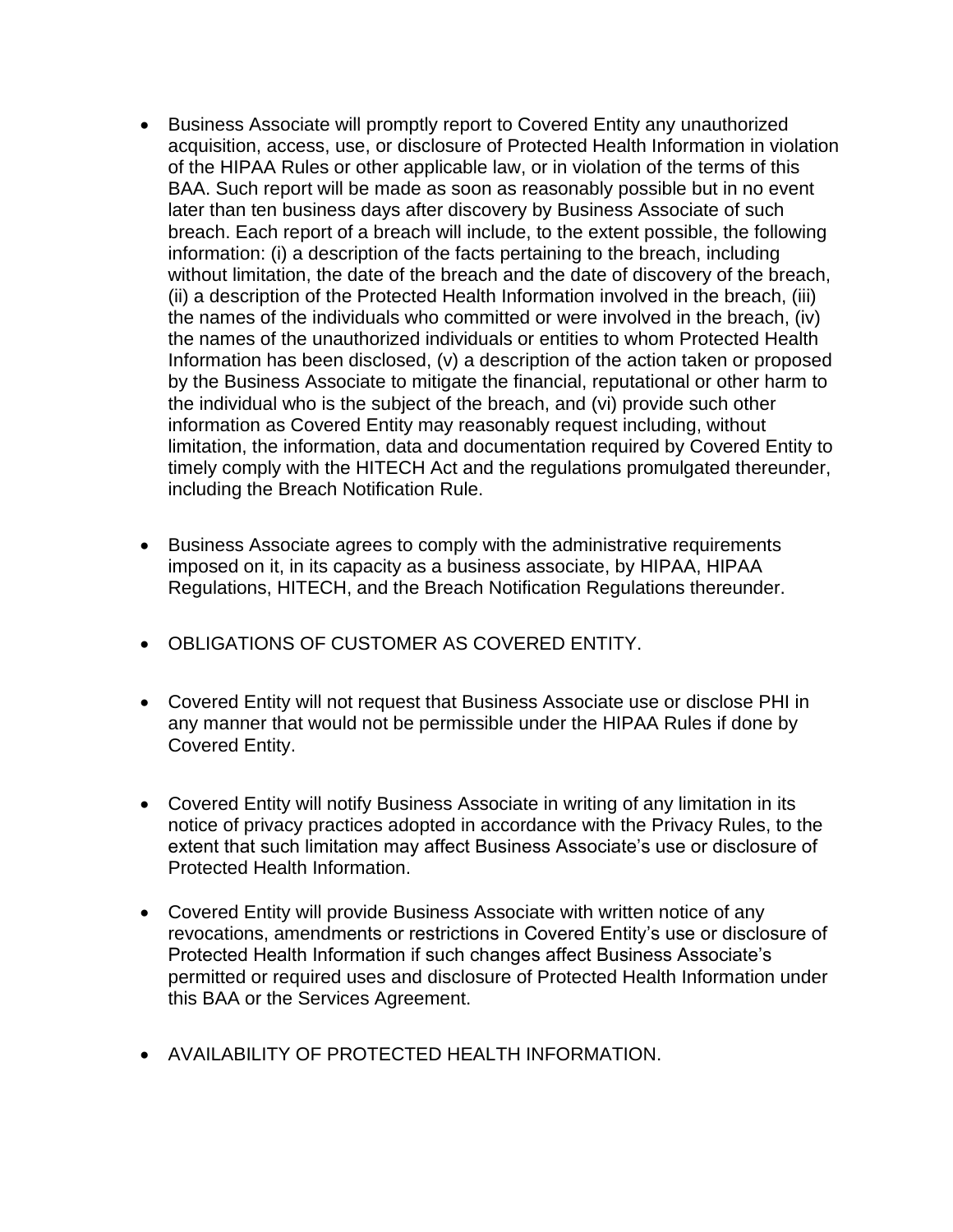- Covered Entity acknowledges and agrees that Business Associate, due to the nature of the technology utilized by Business Associate, has no access, direct or indirect, to the Protected Health Information supplied by Covered Entity to Business Associate.
- The parties agree that, due to the nature of the technology utilized by Business Associate, Business Associate cannot make Protected Health Information available (i) to the extent and in the manner required by Section 164.524 of the Privacy Rule, (ii) for amendment or incorporate any amendments to Protected Health Information in accordance with the requirements of Section 164.526 of the Privacy Rule, or (iii) for purposes of accounting of disclosures, as required by Section 164.528 of the Privacy Rule. Rather, Covered Entity will be solely responsible for compliance with each of the foregoing.

### 6. TERMINATION.

Termination of Covered Entity's business relationship with Business Associate shall be under the terms set forth in the Services Agreement, incorporated herein by reference. Notwithstanding anything in this BAA or in the Services Agreement to the contrary, Covered Entity has the right to terminate this BAA immediately if Covered Entity determines that Business Associate has violated any of its material terms.

#### 7. MISCELLANEOUS.

By reference, this BAA incorporates, but does not supersede or replace, the Services Agreement.

Except as expressly stated herein or in the Privacy Rule, the parties to this BAA do not intend to create any rights in any third parties. The obligations of Business Associate under this Section survive the expiration, termination, or cancellation of this BAA until such time as all Protected Health Information stored or copied by Business Associate has been returned to Covered Entity or destroyed.

This BAA may be amended or modified only in a writing signed by the parties. Neither party may assign its respective rights or obligations under this BAA without the prior written consent of the other party. None of the provisions of this BAA are intended to create, nor will they be deemed to create, any relationship between the parties other than that of independent parties contracting with each other solely for the purposes of effecting the provisions of this BAA and the Services Agreement. This BAA will be governed by the laws of the State of New Jersey. No change, waiver or discharge of any liability or obligation hereunder on any one or more occasions will be deemed a waiver of performance of any continuing or other obligation, or will prohibit enforcement of any obligation, on any other occasion. The parties agree that, in the event that the Services Agreement contains provisions relating to the use or disclosure of Protected Health Information which are more restrictive than the provisions of this BAA, the provisions of the more restrictive documentation will control. The provisions of this BAA are intended to establish the minimum requirements regarding Business Associate's use and disclosure of Protected Health Information.